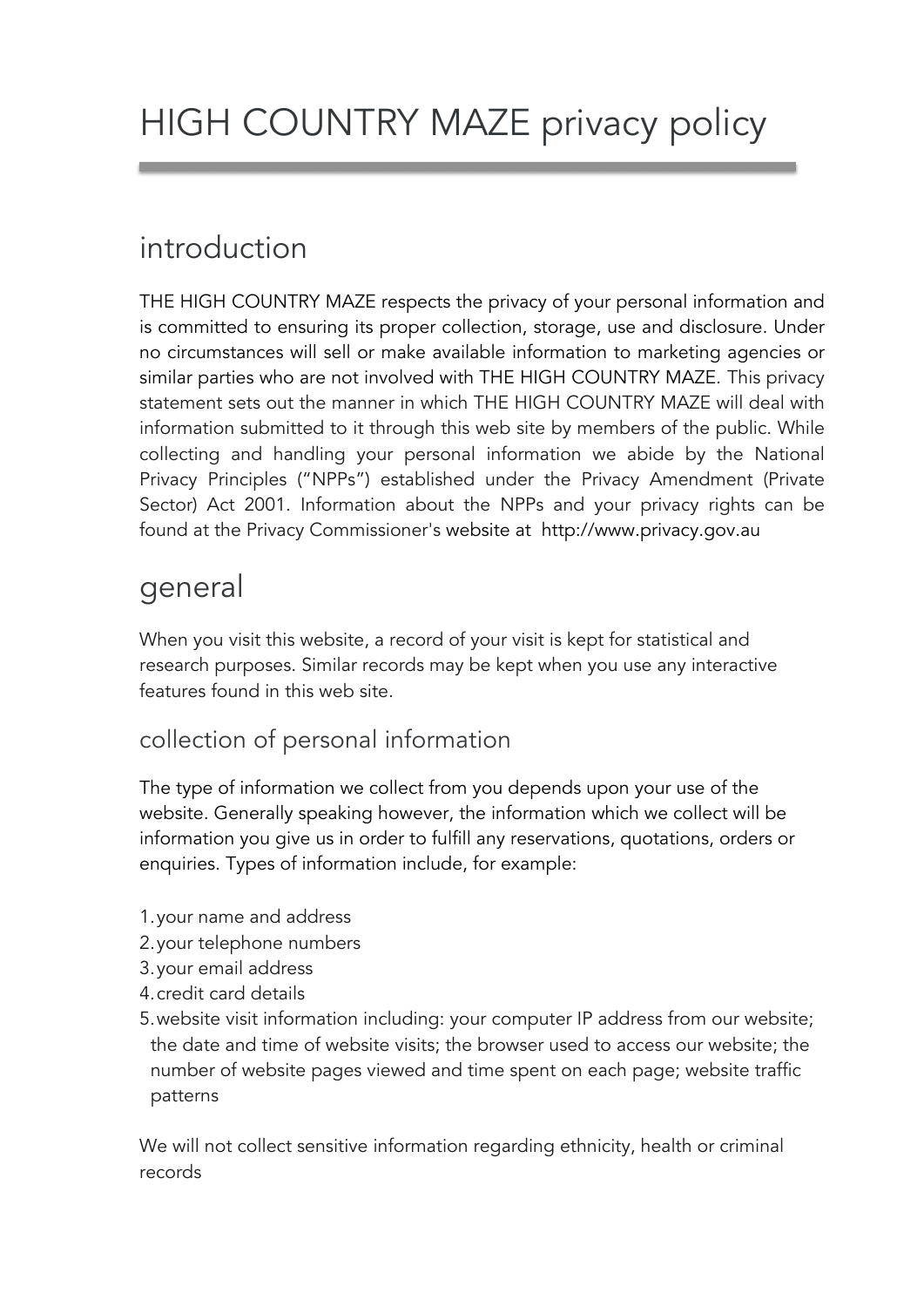#### we may collect your personal information in these ways:

1. in any discussions we have with you whether in person or by telephone

2. through our website or email server

#### with your consent we may use the information you provide:

1. to send you information and updates about products, services or promotions

2. to compose diagnostic and statistical information for our computer network

3. to evaluate and improve the effectiveness of our website

# third party

The information you provide will not be released to any third party without your consent which may be given during the registration process, or at any time afterwards, unless THE HIGH COUNTRY MAZE is compelled to do so by law.

There may be links that will let you leave the Site. The use of information and/or privacy provided by the operator of a linked site as to any information you provide in accessing a linked site is in no way subject to this Privacy Policy. THE HIGH COUNTRY MAZE takes no responsibility for any privacy policies or practices of any web sites accessible from the site, whether or not such practices conform to privacy policies of those sites.

### access & correction

If you become aware or believe at any time that information we hold about you is inaccurate, incomplete or outdated, you may contact us by any of the methods set out below and provide us with evidence of the inaccuracy and if we agree that the information requires correcting we will take all reasonable steps to correct the information.

In most cases, you are entitled to access your personal information. We will try to respond to any request for access within four weeks, depending on the complexity of the information or the request. Under the NPPs, access can be denied in certain circumstances; we will give you our reasons for denying access if we do so. If the request is complex or time consuming, we may charge a fee for giving you access.